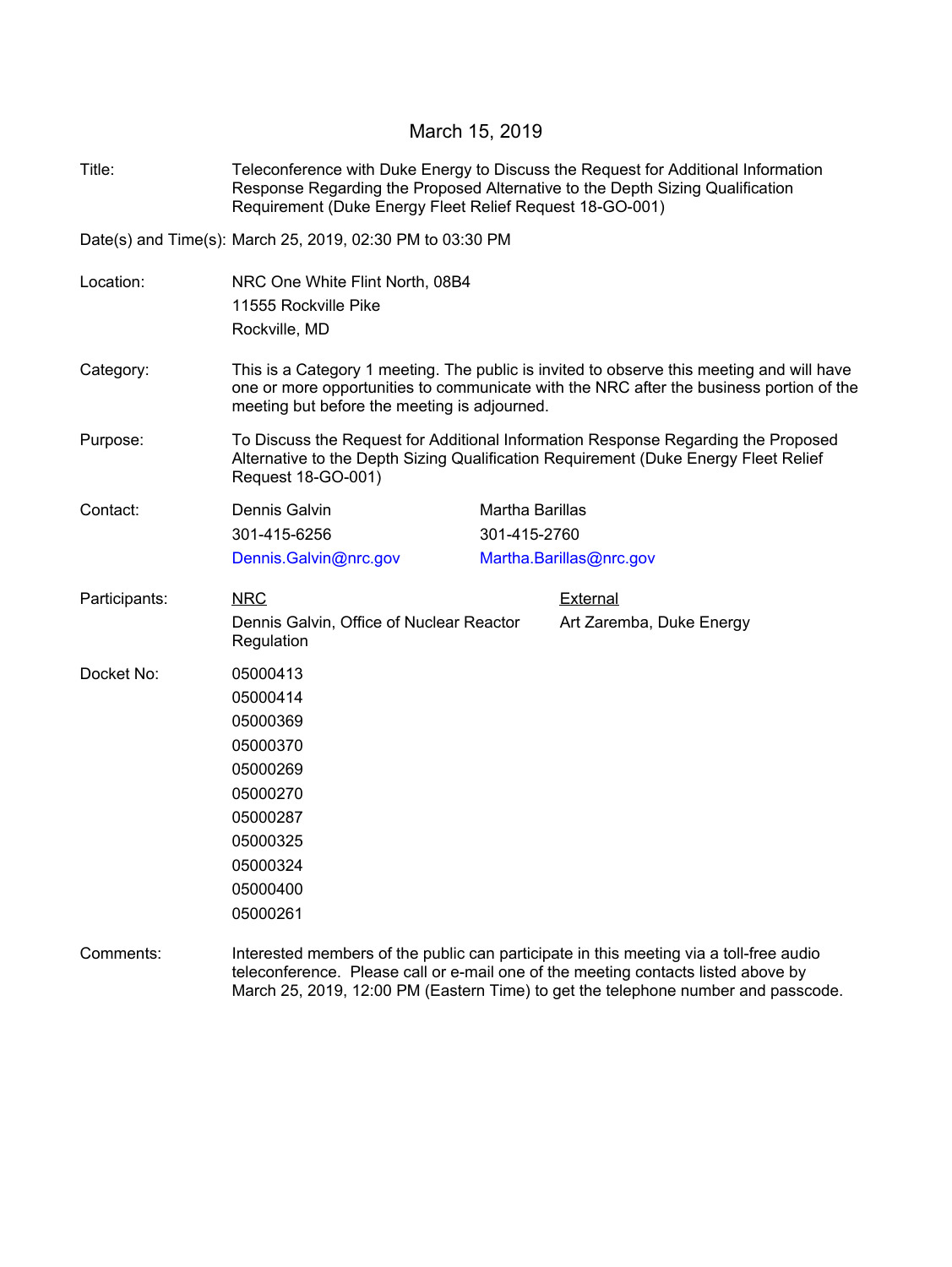## PUBLIC MEETING AGENDA

Teleconference with Duke Energy to Discuss the Request for Additional Information Response Regarding the Proposed Alternative to the Depth Sizing Qualification Requirement (Duke Energy Fleet Relief Request 18-GO-001)

March 25, 2019, 02:30 PM to 03:30 PM

NRC One White Flint North, 08B4 11555 Rockville Pike Rockville, MD

| <b>Time</b> | <b>Topic</b>                                             | <b>Speaker</b>            |
|-------------|----------------------------------------------------------|---------------------------|
| 2:30 PM     | Introduction and Objectives                              | NRC.                      |
| 2:40 PM     | Discussion of Duke Energy Fleet Relief Request 18-GO-001 | Duke Energy Progress, LLC |
| $3:20$ PM   | Public Comments                                          | <b>Public</b>             |
| $3:30$ PM   | Adjourn                                                  |                           |